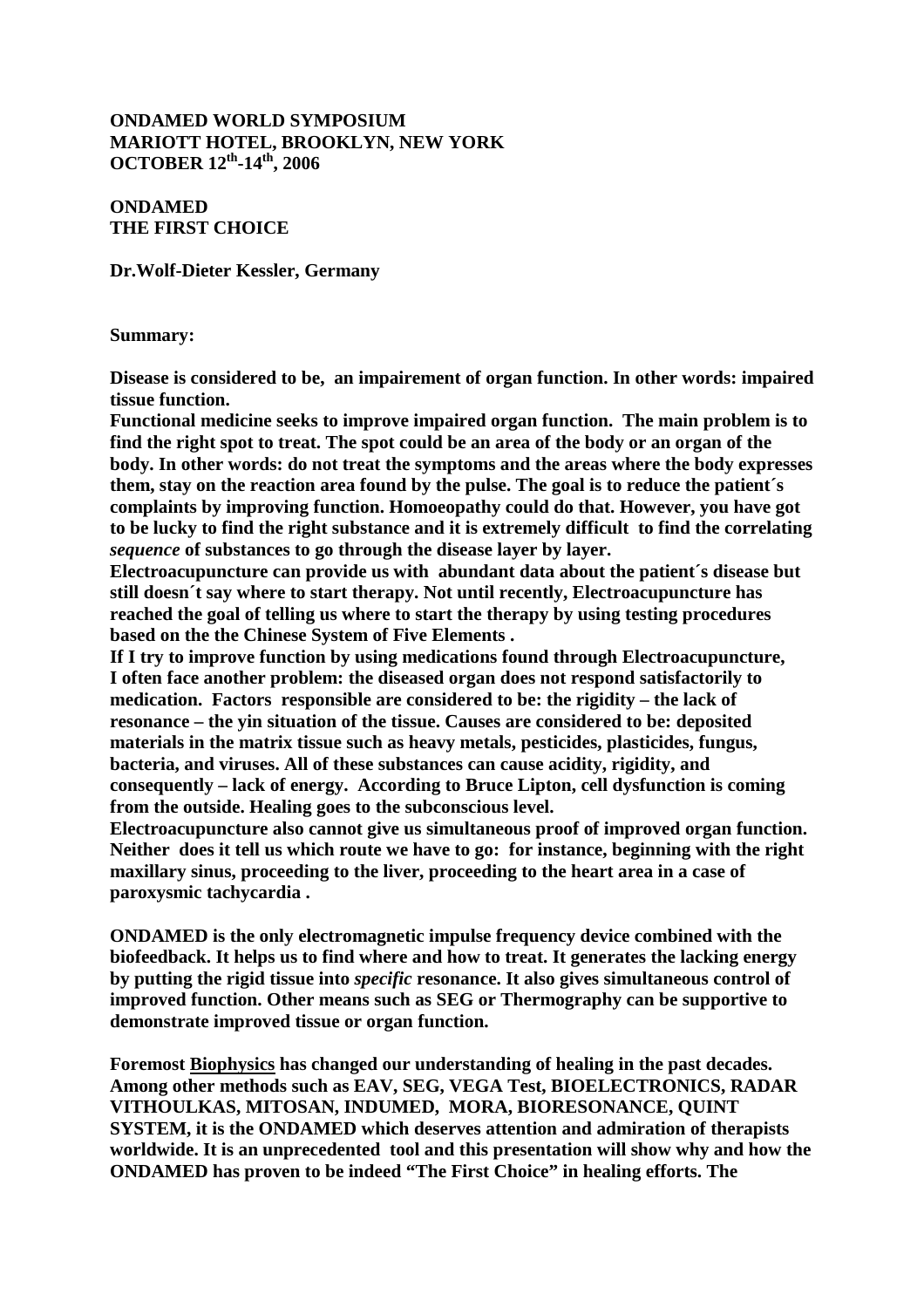## **ONDAMED has demonstrated itself qualified to provide both a fast and accurate structure of the disorder and it's indicated therapeutic answer.**

Welcome to each and everyone of you,

today our simple question is: "what does , Rolf Binder, a bioelectronic engineer, have to offer?" He presents us a biophysical tool as an effective healing approach. Is it justified that ONDAMED becomes known, worldwide?

Who would not embrace a medical innovation in a heartbeat, if it had substance in healing. How often have we been frustrated to find the proper approach to a compromised health condition. Speaking for myself , I think that both mental and physical pain, due to my own health disorder, has forced me to persue the route of Functional Medicine. We all may have a certain destiny, and we choose a special road to avoid the worst pain. Let´s say the road of compromise. To me , having started as a substantial part of a lung transplant team at Montefiore Hospital, Albert Einstein Foundation in New York, it became compulsary to choose Healing Medicine after I became aware of, what we do not know.

## **To improve organ function I always faced the same problems:**

1. Is there any proven method available to do the job?

2. Where and how should I approach a chronic health disorder? At what end should I start?

Consider homeopathy:

- Let's be honest, who of you did not get chills on his back hearing the word "Homeopathy". Although I got my first healing success with Chininum arsenicosum 4 X in a case of goiter, it was pure luck that I found that substance. Using this method, I could not be certain of predicting success.
- Electrodermal screening (EAV and Vega Test) gave me a great push forward. It was a more standardized method. Consequently I was able to predict success in treatment so far as possible . Using this method at least we achieved something by improving almost every patient`s condition to a certain extent. This method, also provided the financial foundation to run my clinic, using mainly Alternative and Functional Medicine. However, if EDS (Electrodermal Screening ) was the ultimate therapeutic tool, we would have healed everybody. You know, that this is daydreaming.
- On the contrary, the reality was bitter: the patients, who exhibited an unsatisfactory response to therapy, were our guideline.
- There were questions I could not answer:
- Which method would give answer to the phenomenon, that EAV, VEGA, OUINT etc. made some patients improve and others not?
- Does it make a difference, at which site of the body I started therapy?
- Did I really start therapy at the main trigger area?

## Looking at TCM,

 **T**raditional **C**hinese **M**edicine, we know, that success for sure, depends upon where we apply the acupuncture needle. But who of us has the time to study the TCM system? And if so, how could we prove the quality of our own approach? Above all, acupuncture only represents about 10% of what TCM has to offer with its healing approaches.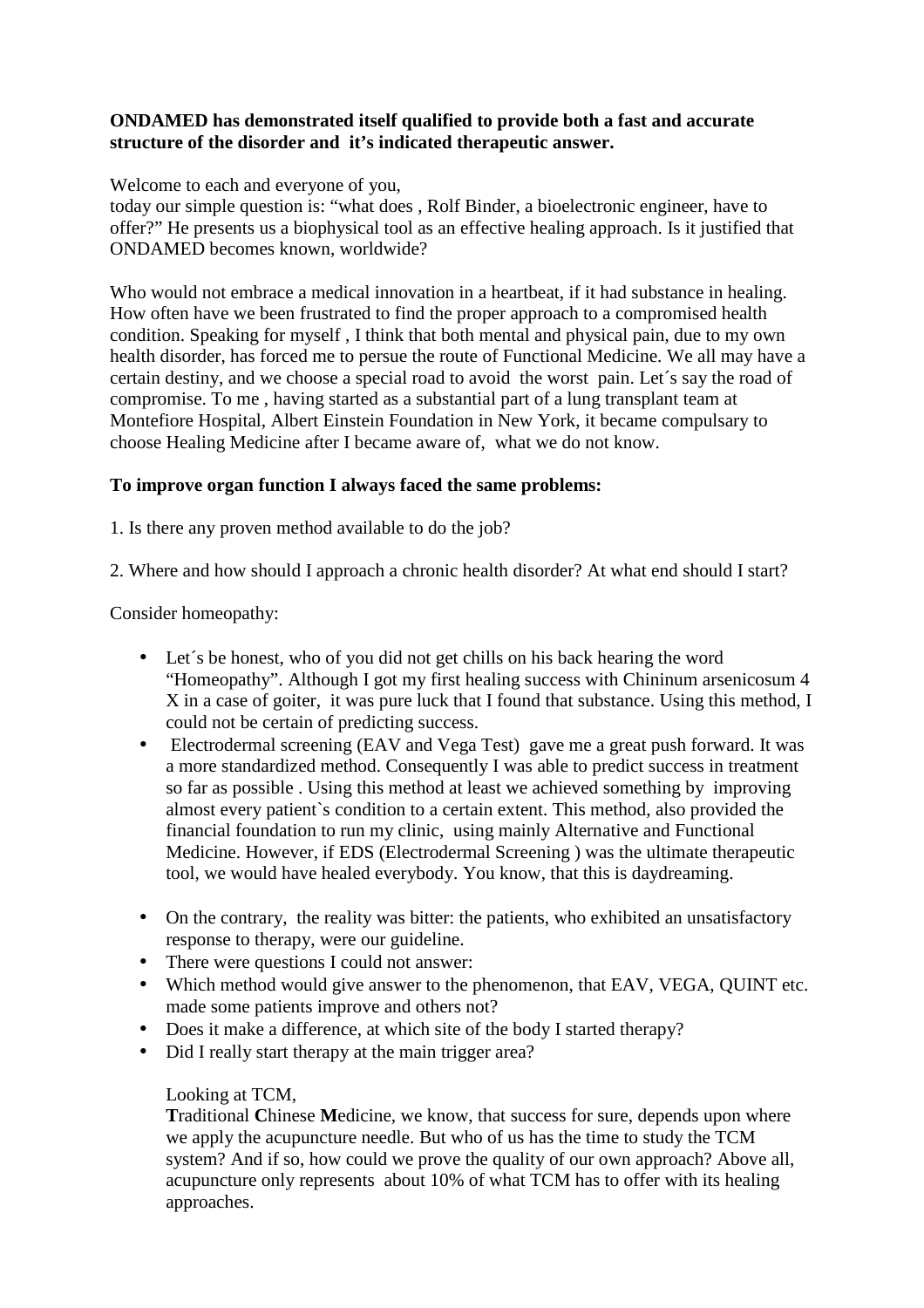- **There is one system capable to answer the questions: where do I have to start therapy, how do I have to treat, which pathway do I have to follow – the ONDAMED**.
- The concept of ONDAMED is to tell us fast and accurately, where to begin and what to treat.
- But how could I verify ONDAMED´s statements? It takes a different proven system, to provide coordinates for pinpointing.
- Not until Electrodermal Screening advanced enough ( QUINT System) and diseases were categorized into four groups\* did we come to know the answer: The ONDAMED is indeed the simplest and fastest tool. It tells us where to go, and is the most accurate medical innovation to approach disease. It both pinpoints the reaction areas to be treated and promises a compatible language to address to dysfunctional tissue.

### *\*The 4 groups (according to the QUINT SYstem) are:*

- *1. Vascular diseases*
- *2. Nerve diseases*
- *3. Autoimmune diseases*
- *4. Focalized inflammatory diseases*

 *If we then tested every toxin against the designated priority group using the Chinese System of Five Elements , we would come to know the main momentary cause of the disorder. This would be a mathematical statement .* 

#### **The QUINT System (Holopathy, Dr.Christian Steiner) :**

 *This electroacupuncture method uses high-tech computerized software in order to re- balance the patient mathematically. It relates to the number " five" (QUINT) of the Chinese Five Elements. The Five Element System takes into consideration, that a diseased organ is always interconnected with many other dysfunctions.* 

 *A simple example in a case with heart disease would be: the liver provides energy for the heart whereas the pancreas would take it away from it. Steiner also takes into consideration that disease always involves the psyche, the central nervous system, the connective tissue, reflexes, glands, muscles etc.* 

 *The treatment uses the most causal, individual, and complex prescriptions which are applied both energetically (QUINT Box) and biochemically.* 

- **Knowing about the main focus, the question is:** 
	- *1.* **How does the O N D A M E D** *express the main momentary focus?*

#### **Further:**

*2.* **How do I** *improve function?*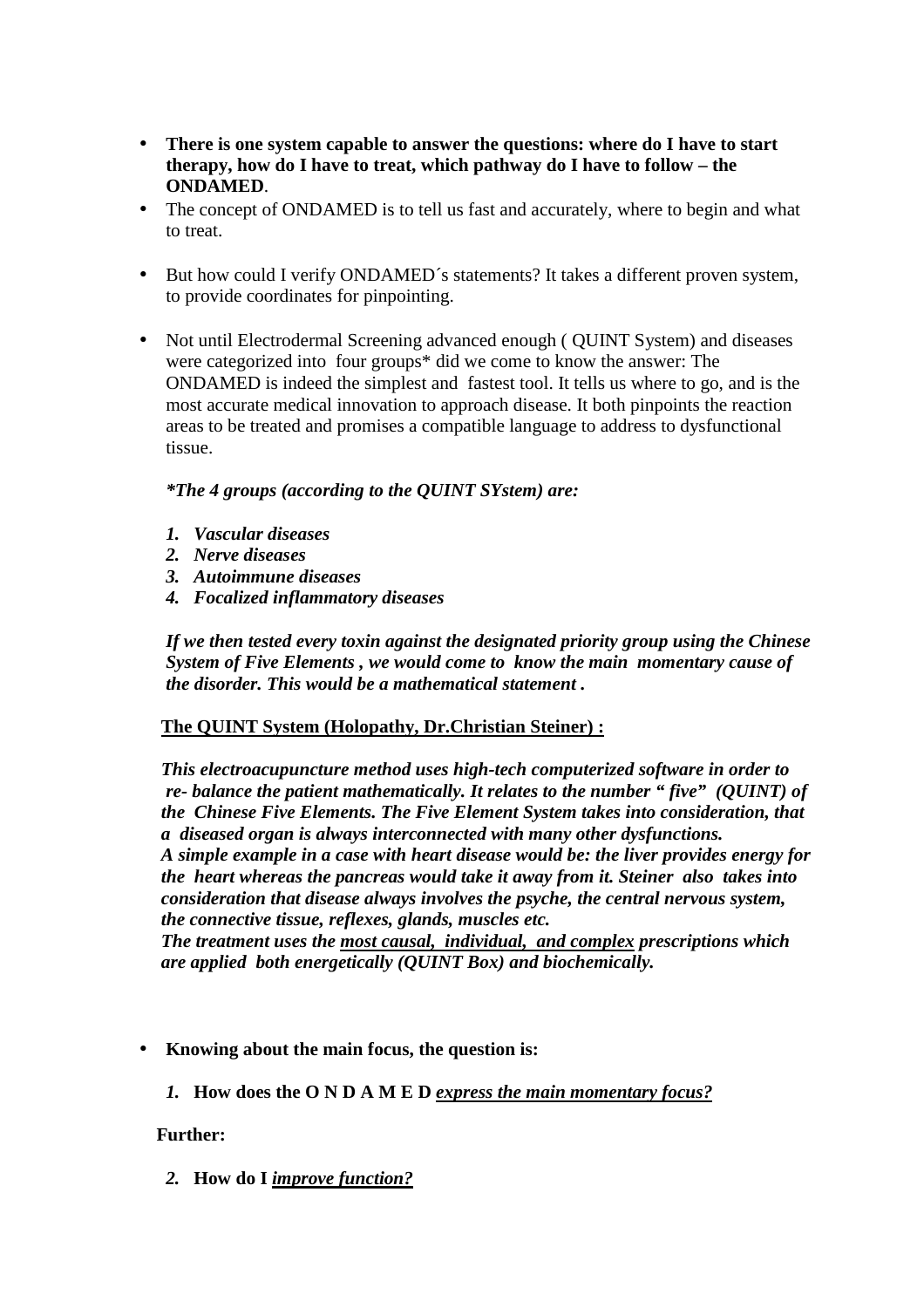- **3. How could I** *detect improvement* **of organ-function simultaneously with the therapy?**
- **4. How could I detect** *non-improvement or deterioration* **of organ-functions simultaneously with the therapy?**
- **5. Which** *sequence-route* **through the organs do I have to take during therapy, in other words: how do I proceed treating my patient?**
- **6. Can I say anything about the** *quantity of the dysfunction* **of the inflammatory site?**

**Let´s see how these questions are answered, and how I proceeded in a case of disease:** 

**First case** 

**The 64 year old female has history of paroxysmal tachycadia with anxiety disorder. Daily medication with 25mg Atenolol (Beta Blocker). During attacks there is extreme dryness of the mouth, elevated systolic and diastolic blood pressure and frequent urinary discharge. Recurrent diarrhea.** 

**There was rheumatic fever in childhood. History of a cyst in the upper lateral quadrant of the right breast which responded to Rhus toxicodendron 200 C. Hypermenstruation in earlier years. Systemic skin allergy.** 

## **QUINT Diagnosis:**

Electrodermal screening through FIVE ELEMENTS showed focalized inflammation affecting the right maxillary sinus caused by mercury. Her dentist had pushed an amalgam filling into the maxillary sinus years ago.

# **First day:**

**ONDAMED** : Main right frequency was 23,97 Hz (liver) Left main frequency was 2108 Hz (heart/smaller intestine) Intensity 5,4

The patient has pain in the heart area (sulfur point). Occasional pain in the liver area (Acidophilus point) and the right middle abdomen (zinc point).

- **Scanning** of the body with these frequencies showed resonance in the right maxillary sinus , heart (sulfur point), liver (Acidophilus point), right middle abdomen (zinc point), and right lower scapula (bile referral area)
- **Programs** were 35 (heart/circulation), 71 Eyes, 92 pancreas, 140 hormonal issues We used 35 (heart) and 71 (eyes) Reactions to treatment were tachycardia, sweating and bloated abdomen.
- **Microorganisms**: main pulse at 202.1 intensity 3,8, 5 minutes (Sterigmatocystin) which is a poisonous substance produced by a fungus causing cellular death in liver, kidney, and nuclear RNA.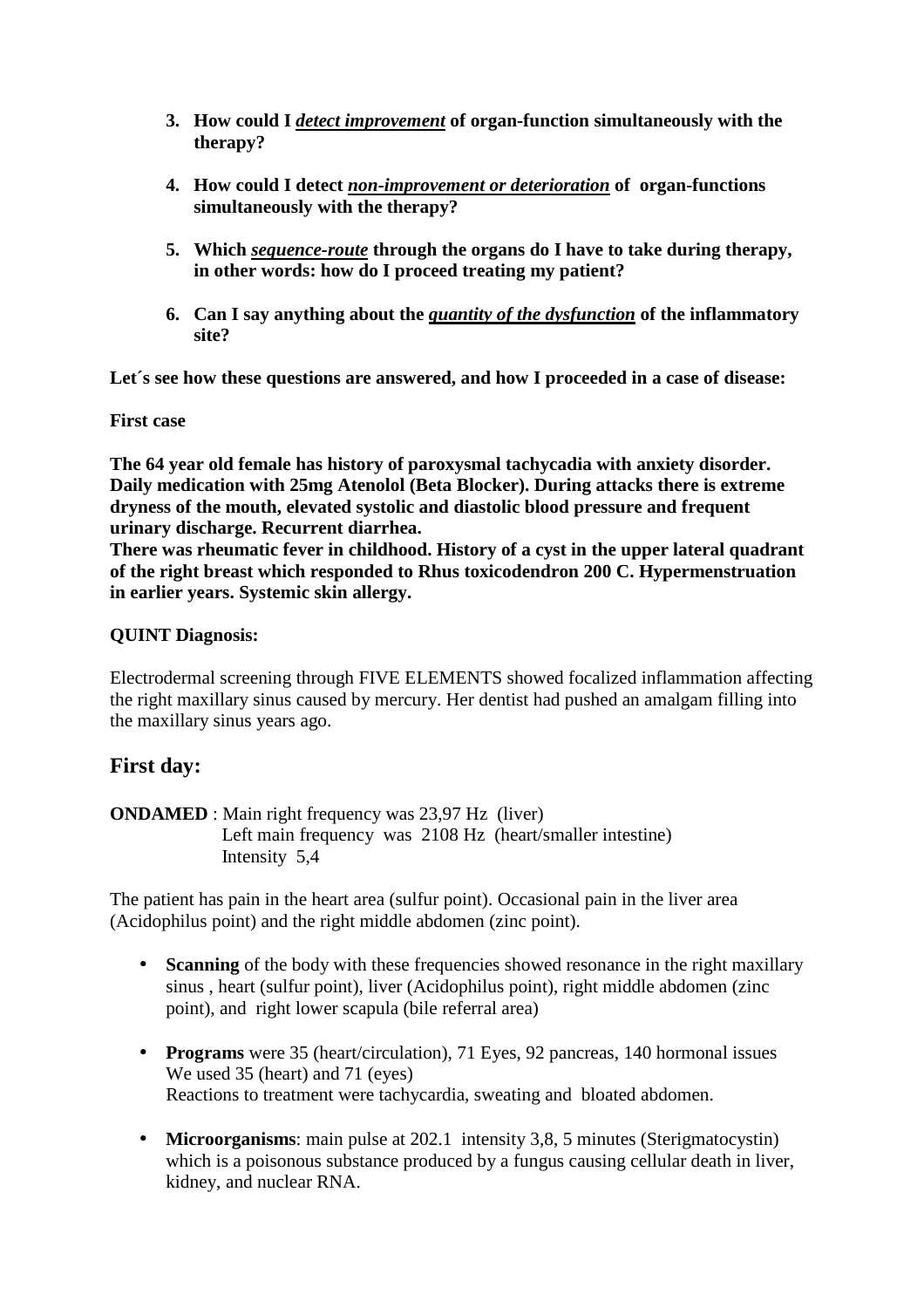**Homeopathy:** Rhus toxicodendron 12 X. Rhus tox is a complementary substance to sulfur!!

## **ONDAMED Diagnosis:**

Metabolic sulfur/Acidophilus/zinc blockage. Combined liver/pancreas dysfunction and cardiovascular reactions through **Sterigmatocystin toxicosis and liver fluke.** Especially the paroxysmic tachycardia seemed to be of toxic origin. Both sulfur and zinc blockages would cause enzyme dysfunction.

**Microorganisms**: main pulse at 202.1 intensity 3,8, 5 minutes (**Sterigmatocystin**) which is a poisonous substance produced by a fungus causing cellular death in liver, kidney, and nuclear RNA.

**Homeopathy:** Rhus toxicodendron 12 X. Rhus tox is a complementary substance to sulfur!!

## **Second day:**

At night the patient had extensive sweats, bloated abdomen, caughing, and increased tachycardia.

In the morning the patient felt better. Pulse 75/min. Still coughing. Urin became darker.

We used the **same** frequencies 23,97 (liver) and 2108 (heart/smaller intestine). Scanning again showed the right maxillary sinus, left ear, left mandibula, heart (sulfur point), right lower scapula (bile referral area), lower thoracical vertebrae.

Treatment beginning in the right maxillary sinus spontaneously showed, that the left ear and the left mandibula did not exhibit symptoms any more. Control of the heart point showed lesser reaction. Going back to the maxillary sinus the heart point normalized.

Programs: 39 (bladder/kidney-Orgasyst kidney /bladder), 82 vertebral joints

We choose program 39 for the bladder since the patient also suffered from caughing. Lung and bladder are opposite to each other in the Chinese Organ Clock. 3-5 a.m lung and bladder 3-5 p.m.

Microorganism treatment was postponed for the next day.

# **Third day**:

The former water clear urine still became darker. Less heart pain at the sulfur point. Only slight and temporary tachycardia . No beta blocker (Atenolol 25mg) was needed. Increased dry coughing. Need to swallow. Dry mouth and thirst.

Treatment of the maxillary right sinus with **same** frequencies. Sinus still showed pulse response. Heart (sulfur point) still showed pulse reaction.

After a five minute treatment there was no pulse reaction in either region. Parasite treatment 202.1 (Sterigmatocystin) of maxillary right sinus with matrix electrode on liver/heart.

Because of coughing we tested the programs again:

48 neuro-veg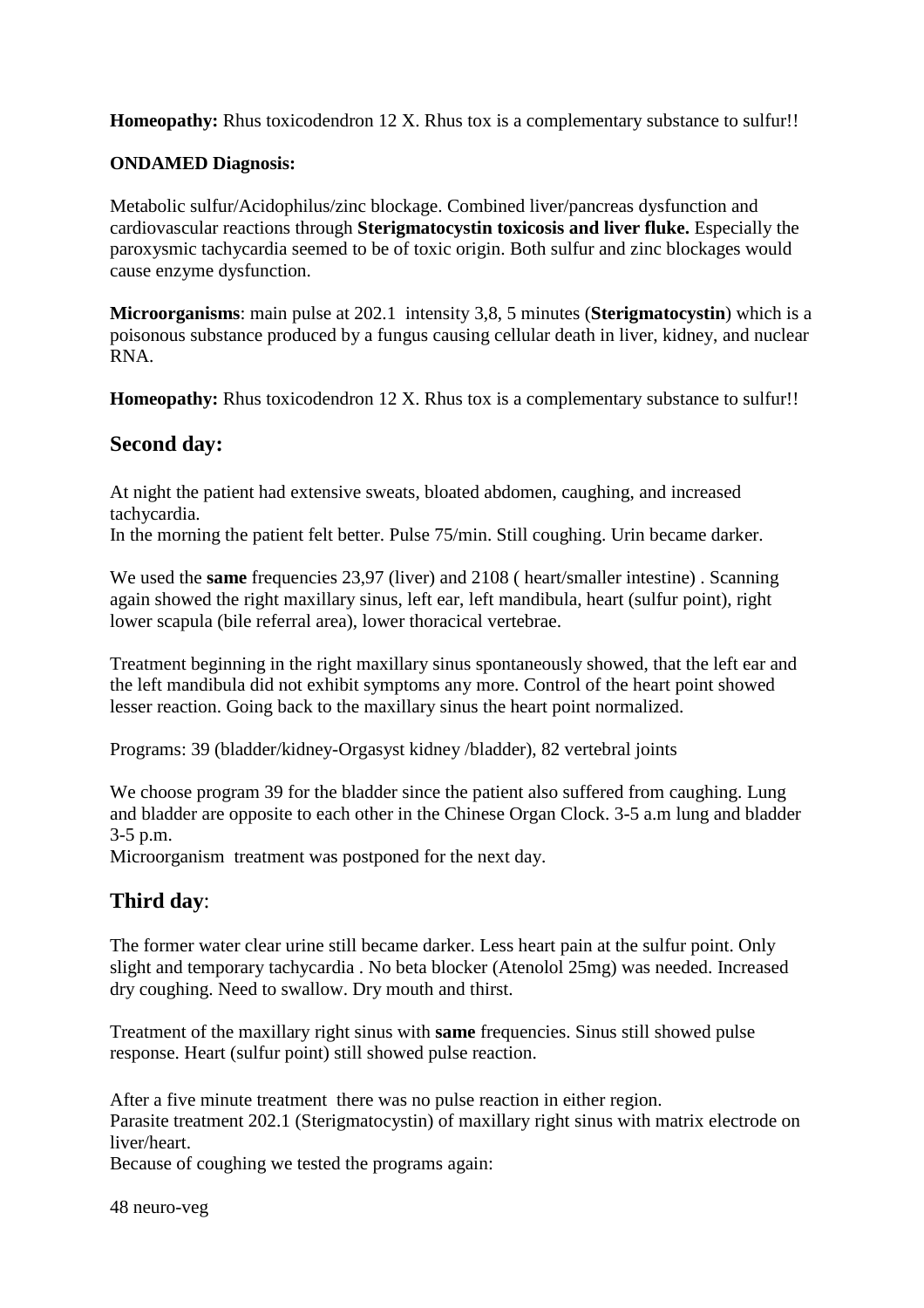71 eye problems

program 48 was used

Reactions: pulse slightly elevated, less eye pain, no beta blocker needed, almost no night sweat. Coughing improved.

After two more microorganism applications, we **renewed** the testing.

Results: \*right frequency 21.98 Co octave \*left frequency 5627.7 C+8 octave both frequencies respond to the triple warmer/gallbladder in different octaves.

Scanning showed **n o** response at the right maxillary sinus. The heart point reacted less. Left middle abdomen. Left wrist.

The left middle abdomen was responding the most. **Treatment of that area with these new frequencies produced no pulse change in heart region.**

**Therefore we treated the right maxillary sinus again. Although we did not have any pulse response there in the right maxillary sinus, both the heart region and the left middle abdomen improved !**

Reaction to treatment: patient was tired

Programs: \*74 skin allergy 116 Para-thyroid gland

Parasites: \*106.1 intensity 2.1 1.50 minutes liver fluke 210.3 intensity 2.7 4.50 minutes Enterobacter aerogenes

**What did we learn in this case?** 

**Our diagnosis changed a little bit!** 

- **At first we had a liver and cardiovascular dysfunction.**
- **Then we had a clear hint for a combined gall bladder and hormonal problem (para thyroid)**
- **Within a few days ONDAMED applications apparently brought us to the deeper level of the disease.**

**Let´s come back to our initial questions:** 

**1. How does the ONDAMED** *express the main momentary focus?* 

*Remember: the patient`s main complaint was paroxysmic tachychardia.* 

*As healing always progresses from head to toe (HERING`s RULE), we always begin with applications at the head focus going downwards.*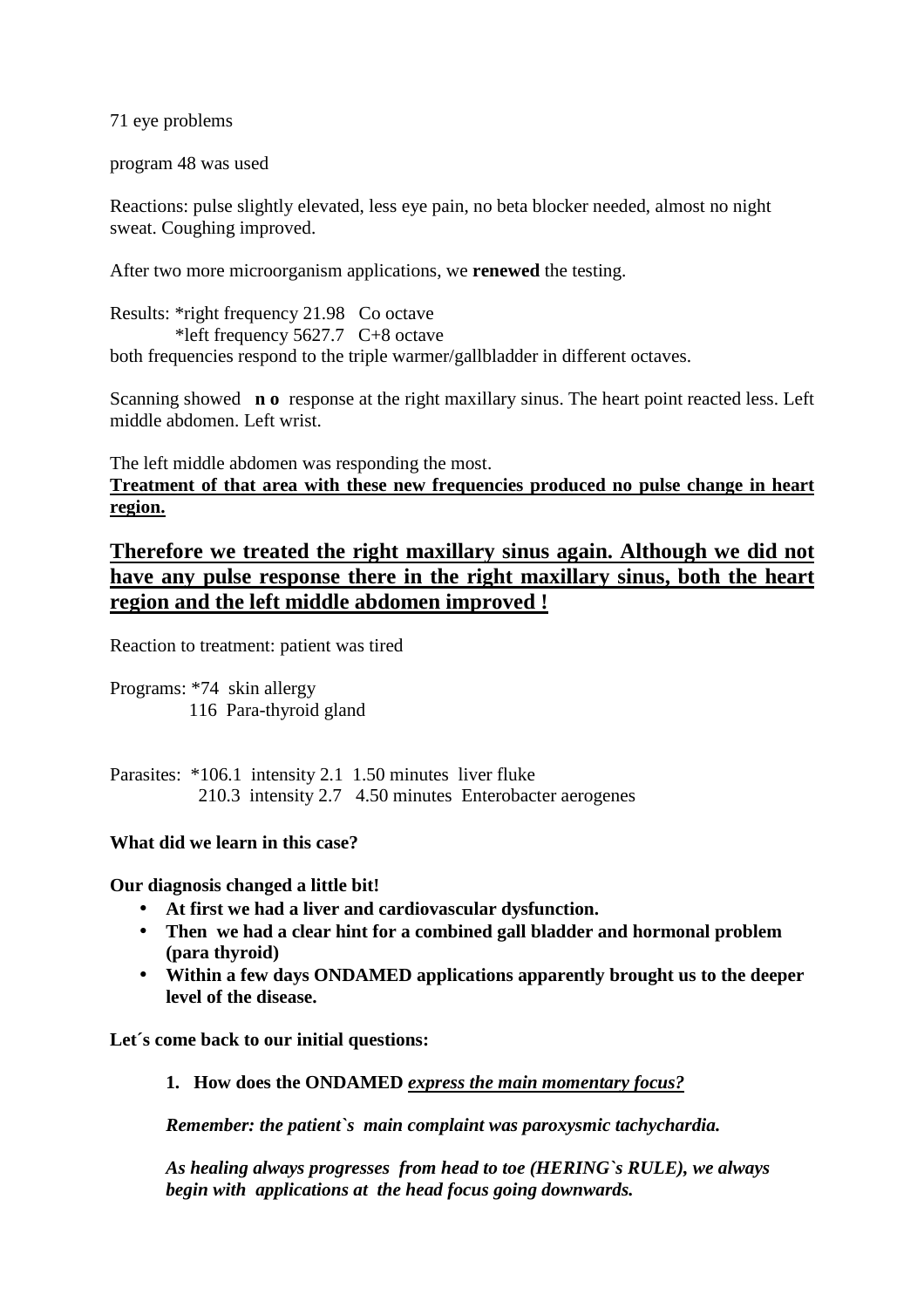*I treated the right maxillary sinus and – in between – also checked the pulse by scanning the heart area. I found that the pulse response decreased over the heart area, when I treated the maxillary sinus.* 

*However, the pulse response from scanning the heart area did not decrease, while treating the left ear or the left lower jaw. As we had several head foci, the heart only improved when we treated the right maxillary sinus and did not improve while treating the ear or jaw.* 

- **Ergo: The main focus is that site which would diminish the pulse response over the main complaint organ. The main complaint organ in our patient here was the heart. Treating the right maxillary sinus faded away the pulse response over the heart area.**
- **2. How do I** *improve function?*

**Function seems to improve if the pulse response over the main complaint area is fading away by treating a focus.** 

**3. How could I** *detect improvement* **of organ-function simultaneously with the therapy?** 

 **Diminished pulse response over the main complaint area while treating the main focus seems to indicate improved function. According to our findings, the patient seems to have fewer complaints.** 

**4. How could I detect** *non-improvement or deterioration* **of organ-functions simultaneously with the therapy?** 

 **Pulse response over the main complaint area would remain the same or would become stronger while treating the wrong focus.** 

**5. Which** *sequence-route* **do I have to take through the organs during treatment?** 

> **Very simple: If the pulse response over the main complaint area is not fading away while treating an area, you must go back to treating**

 **that focus which correlates with the heart. Since healing always follows from head to toe, you would go back to a head focus first. Our patient after a few treatments had no pulse response any more over her right maxillary sinus and yet we had to continue to treat that area. This phenomenon is known in Bioresonance as " treating a healthy acupuncture point"** 

**6. Can I say anything about the** *quantity of the dysfunction* **of the inflammatory site**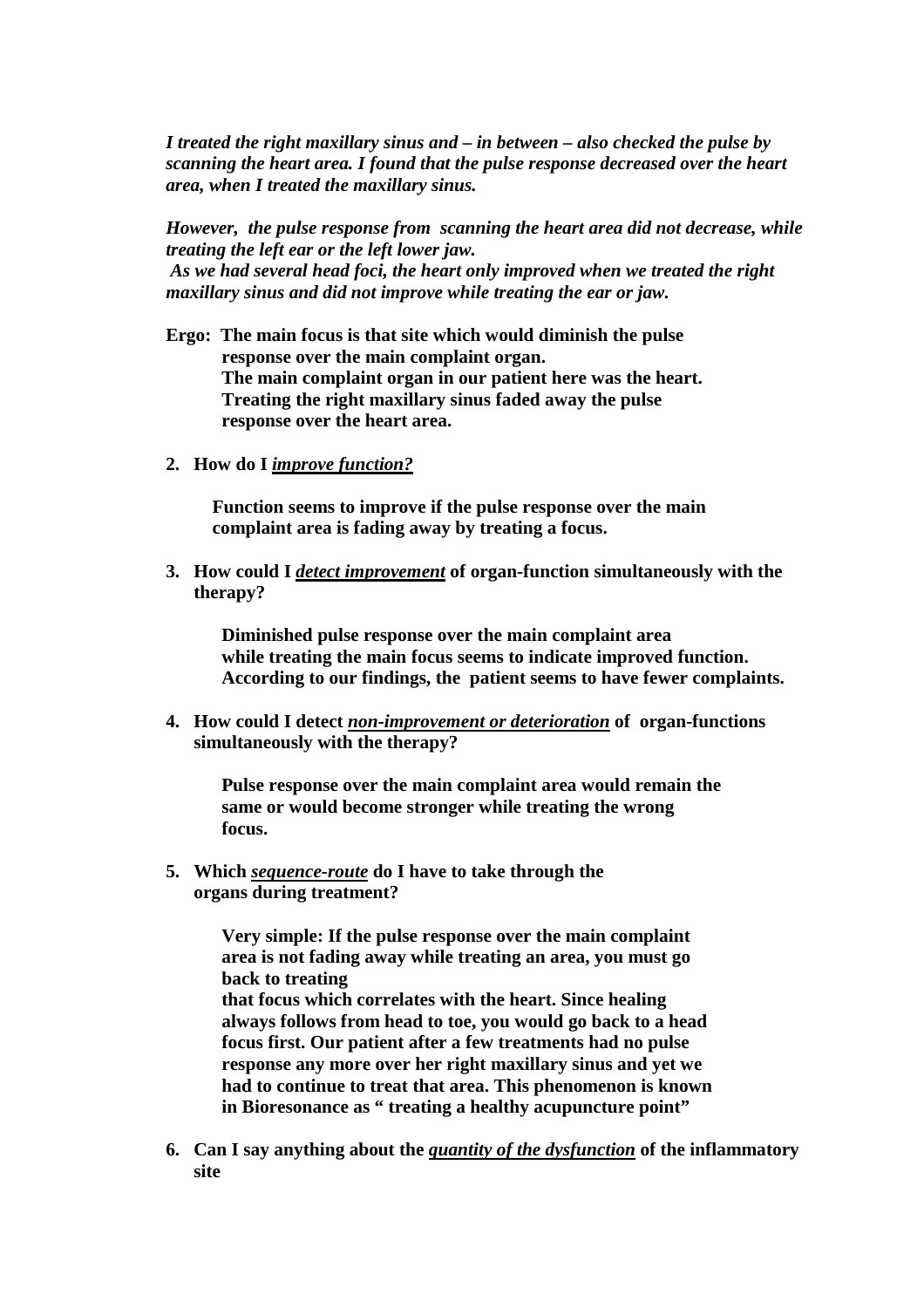**Yes, in this case we had to go back to the right maxillary sinus since treating of other foci did not stop the pulse response over the heart area. Although scanning the right sinus with specific frequencies did not give a pulse reaction, only that area would improve the heart. Consequently the right sinus has the most dysfunction.** 

### **What did we learn?**

**Our patient suffered from sudden tachycardia. She was resistent to any other therapy. However, she responded to 25 mg Atenolol for a short time until tachycardia recurred .** 

**With ONDAMED and the patient's pulse we found** *Sterigmatocystin* **and a** *liver fluke* **as toxins responsible for the problem. Among all other foci, it was the right maxillary sinus which correlated with the heart.** 

**After a few days of treatment new specific frequencies clearly showed the deeper layer, the bile/triple warmer also to be responsible for tachycardia.** 

**The bile is the antipode of the heart in the Chinese Organ Clock. Very often we have to treat the antipode of the complaint organ. In the case of bladder cancer, we had to treat the lungs, for instance.** 

**Programs showed involvement of the para-thyroid (program 116), which seems to be plausible, since any change in heart frequency always points to the thyroid/para thyroid. The para-thyroid is a key organ for calcium metabolism. Apparently there is a dysfunction in calcium metabolism.** 

**Second case :** 

**29 year old female. Ongoing stinging pain in her left lower abdomen. Amenorrhoe for 6 years. History of a cyst in the left ovary. Chronic subacute bronchitis. Snoring at night.** 

Electrodermal screening (QUINT) showed focalized inflammation of both the pituitary gland and ovaries

**ONDAMED:** Main right frequency 322.53 circulation Main left frequency 1024.00 heart Intensity 3,8

Scanning of the body with these frequencies **showed main resonance in the right lower jaw reacting most**, left neck (tonsillary region), left occiput, lumbal region, left inner knee,

## **However, only by treating the left throat/tonsillary region both the left ovarial region and left occiput had decreased resonance. Nevertheless, the ovarial focus did not quieten down completely by that treatment!**

Treating right lower jaw did not reduce any ovarial response.

- Programs: 38 (liver/gall bladder)
	- 81 (Viruses) Patient had Ebstein Barr infection years ago
	- 112 (Cerebellum)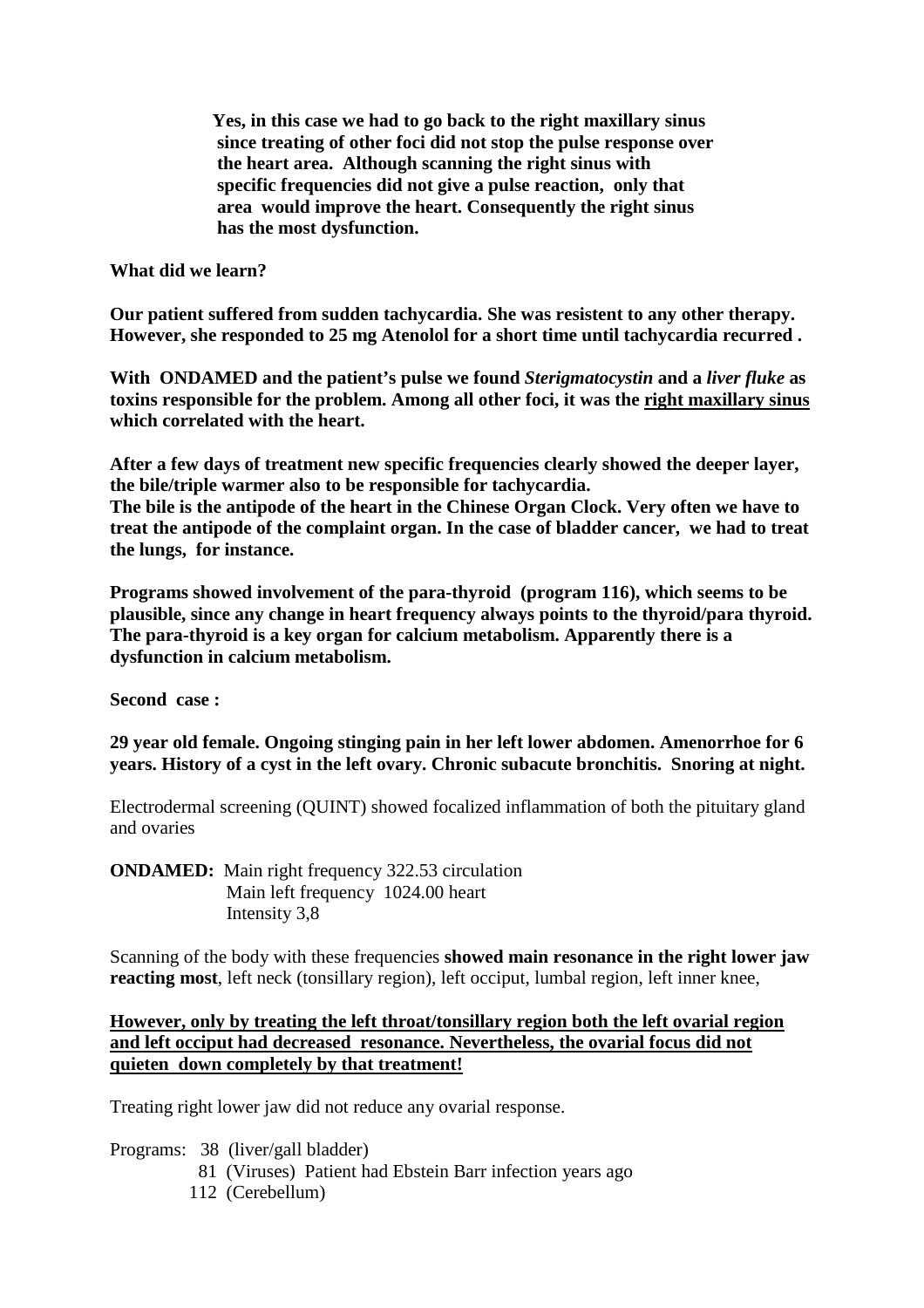152 (Antibiotics balancing) Patient had extensive antibiotic treatment for nephritis **168 \*(soul/mental balance)** 

**Result: Although the reaction in the left ovarian region subsided in between the therapies, we had a new pulse response after treatment. Therefore we treated the ovarial region directly. We used program \*168 . After treatment the patient had less pain and function seemed to be improved. What was going on? I don't know. Fact was, the patient had less complain in the left abdomen.** 

**Microorganisms:** 

**206,3 Intensity 3,8 2,5 minutes (Neisseria catarrhalis, Branhamella) main response** 

**Homeopathy: Tartarus emeticus 6 X, Aralia racemosa 30 C** 

# **Third case**

**50 year old male. Years of pain in the bladder region. Years of pain in the gall bladder region.Years of pain in the heart area with projection into the left lateral hand. Occasional slight dizziness when getting up. Pneumonia treated twice without antibiotics.** 

# **QUINT diagnosis**

Electrodermal screening (QUINT) showed focalized inflammatory disease. The lungs were affected. Main cause was intolerance to milk .

**ONDAMED: \***Main right frequency: 256 Hz heart \*Main left frequency: 67,80 Hz smaller intestine Intensity 2,6

**Scanning:** of the body showed pulse reactions in the left frontal sinus, left lower jaw, \***right upper chest** , right hypochondrium, right lower abdomen and inguinal area, 1-2. thoracical vertebrae.

**Programs**: 27 Psycho autonomic nervous system program II

- 53 Superegulation A
- **91 \*Hyperacidity of the body**

(\*main program \*main frequency \* main reaction site \*main parasite)

**Microorganisms: \* Borrelia Burgdorferi** , Herpes simplex 1 (2.area), Trypanosoma brucei

Treatment route was: left frontal sinus, left lower jaw, right upper chest. Controls of the bladder region and heart area never showed any reaction although the patient had complaints there. The right upper chest was most resistent to therapy. We continued treatment with specific frequencies for about 15 minutes. Program 91 was included in between specific frequency therapy. However, it did not melt the focus down.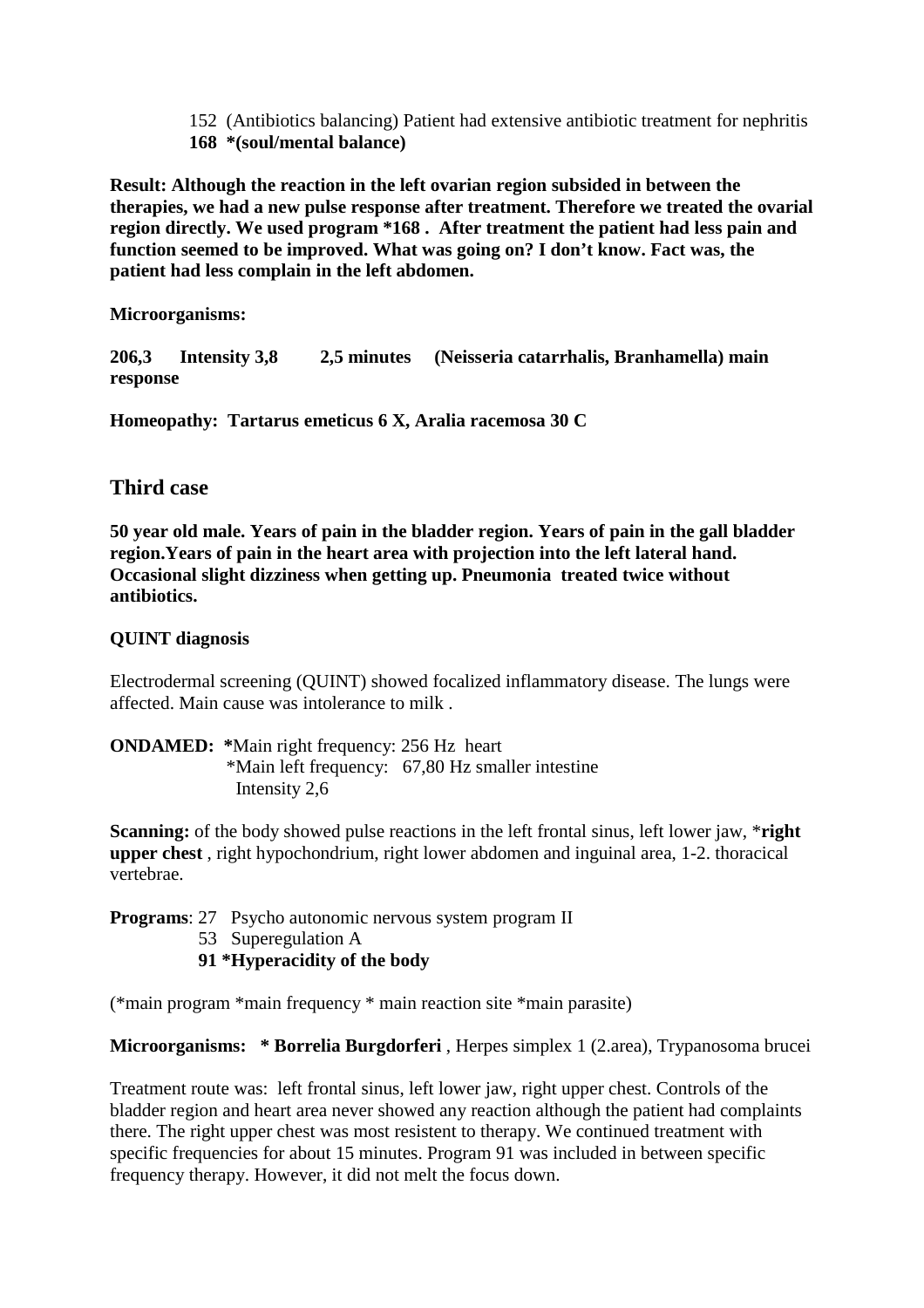### **ONDAMED diagnosis:**

**The right lung was the leading problem according to our findings. Underlying Borreliosis.** 

*Remarks: the area/point of pain the the bladder/symphysis region matced with the lead point. However, we did not have any pulse reaction in that area.* 

*The area/point of pain in the heart region matched with the sulfur point. However, we also did not have any pulse reaction there. So we believe, that these painful areas are triggered by the other sites e.g. the right upper chest. This had been demonstrated by the QUINT system . The left lung was the leading problem.* 

*ONDAMED showed the right upper chest to be the most resistent focus. So apparently the right lung was the leading problem.* 

*Since the lung and bladder are opposites in the Chinese Organ Clock, it is understandable that we have to treat the lungs in order to relieve the bladder.* 

We postponed the microorganism related frequency treatment until a few days later once the right chest focus would no longer show any pulse reaction.

Treating the right upper chest (right lung) with specific frequencies, program 91, and Borrelia Burgdorferi gave tremendeous relief to the patient.

## **Homeopathy: Syphillinum 100 X, Belladonna 30 C, Scilla 30 C**

\*\*\*\*\*\*\*\*\*\*\*\*\*\*\*\*\*\*\*\*\*\*\*\*\*\*\*\*\*\*\*\*\*\*\*\*\*\*\*\*\*\*\*\*\*\*\*\*\*\*\*\*\*

Early in my medical career I became aware, that we only succeed in a group. It is the group dynamics which push us forward. If we managed to function based on information instead just serving our ego, a whole new world of opportunities would open up. It is mostly the engineers, who provide the medical community with the tools we need. Look at the ONDAMED. I do not know much about the many therapists, scientists, doctors or engineers who contributed to this system . Who has put the specific frequency for Sterigmatocystin into the ONDAMED machine?

However, diagnosing Sterigmatocystin in a patient , I was able to explain a case of almost deadly tachycardia to the patient and to myself. Several American scientists such as Clark and Rife apparently worked with this substance, however, it took another genius to make it accessible through the ONDAMED technology. Thank you, Rolf Binder.

You want to know , of course, what this substance is all about. It is a fungal toxin producing cellular death in liver cells, kidney cells , and nuclear RNA.

To break its toxicity, we use the microorganism index 202.1 of the ONDAMED. The hypothesis on how it works, how it ccould be possible had been postulated already by Professor Smith from the Salford University in England. He stated that microorganisms could be destroyed by both, biochemical substances and electromagnetic frequencies. However, if using frequencies they need to be in resonance with the microorganism to kill.